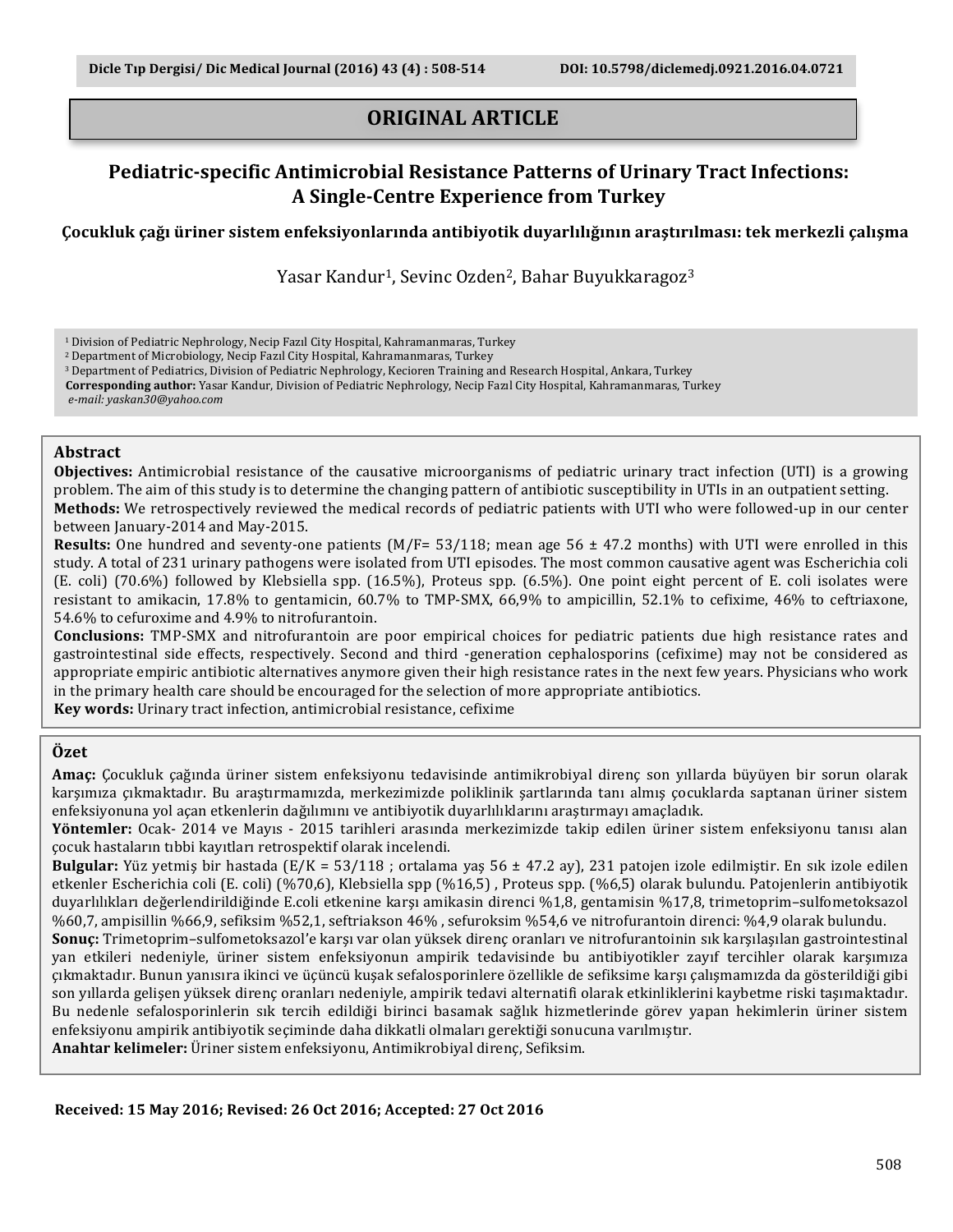#### **INTRODUCTION**

Urinary tract infection is common and an important cause of morbidity in children; it is acquired by an estimated  $1\%$  of boys and 3–5% of girls [1]. Approximately 2% out of the whole pediatric population under 10 years of age experiences at least one episode of UTI [2]. Early treatment reduces the rate of morbidity resulting from UTI, therefore antibiotic treatment is usually started empirically, before urine culture results are available. Ineffective empirical antibiotic therapy may contribute to increased morbidity [3]. On the other hand, antibiotic resistance has become an increasingly relevant clinical challenge in many countries. Moreover, there are considerable geographic variations in bacterial patterns and resistance properties depending on local antimicrobial prescription practices. Hereby, various centers consider the results of urine culture previously obtained from their microbiology laboratory in selecting empirical antibiotic treatment for UTI  $[4-6]$ . Therapy is based on information determined from the antimicrobial resistance pattern of the urinary pathogens. A previous study indicates that the most commonly used antibiotics for pediatric UTIs are TMP/SMX and broad-spectrum agents, especially third generation cephalosporins [7]. If UTIs are not treated by appropriate antibiotics, they may be transformed into chronic UTIs and may lead to formation of scar tissues in the kidneys, hypertension, and chronic renal failure. In this study, the current resistance patterns of urinary isolates to commonly used antimicrobials were determined in order to evaluate the options for empirical antibiotic therapy for UTI in pediatric patients.

## **METHODS**

We retrospectively reviewed the medical records of pediatric patients with UTI who were followed-up in our center which is located in the south-east region of Turkey between January-2014 and May-2015. Study exclusion criteria included the presence of neurological lesions, anatomical abnormalities of the lower urinary tract and antibiotic usage at the time of urine culture test. All urine samples were collected by midstream clean-catch, catheterisation, or urine bags. These samples were processed on blood agar and EMB agar (Eosine Metilen Blue) with a standard loop and were incubated at  $37^{\circ}$ C overnight. Significant growth was evaluated as  $\geq 105$  colony-forming units  $(CFU)/mL$  of midstream urine and bag urine samples, and  $\geq 102$  CFU/mL of a catheter specimen. Antimicrobial susceptibility testing was performed by the disk diffusion method on cultures with significant bacteriuria using a panel of antimicrobial agents depending on the causative organism. Interpretation was based on the National Committee for Clinical Laboratory Standards criteria [8]. All antimicrobial susceptibility tests of isolated and identified strains were performed manuel according to recommendations of the Clinical and Laboratory Standards Institute (CLSI) identification system against amikacin, amoxicillin/clavulanate, ampicillin, cefotaxime, ceftazidime, ceftriaxone, cefuroxime sodium, gentamicin, imipenem, meropenem, nitrofurantoin, mitrofurantoin, mitrofurantoin, mitrofurantoin, mitrofurantoin, mitrofurantoin, mitrofurantoin piperacillin/tazobactam, tobramycin, TMP-SMX, and vancomycin. Cases showing pyuria and significant bacterial growth on culture were included in the study. In addition to demographic findings, prevalence and patterns of antibiotic resistance of the uropathogens were registered on a standard form. A clinical diagnosis of upper UTI was made on the basis of the presence of systemic symptoms such as fever  $(≥38.5<sup>°</sup> C)$ , vomiting, flank/back pain and elevated acute phase reactants such as Creactive protein  $(>2 \text{ mg/dL})$  and erythrocyte sedimentation rate  $(>20 \text{ mm/h})$ . Children with clinical upper UTIs were hospitalized and treated with parenteral antibiotics for 10 days. Children with lower UTI were managed on an outpatient basis [9]. The following information was obtained from the patients' medical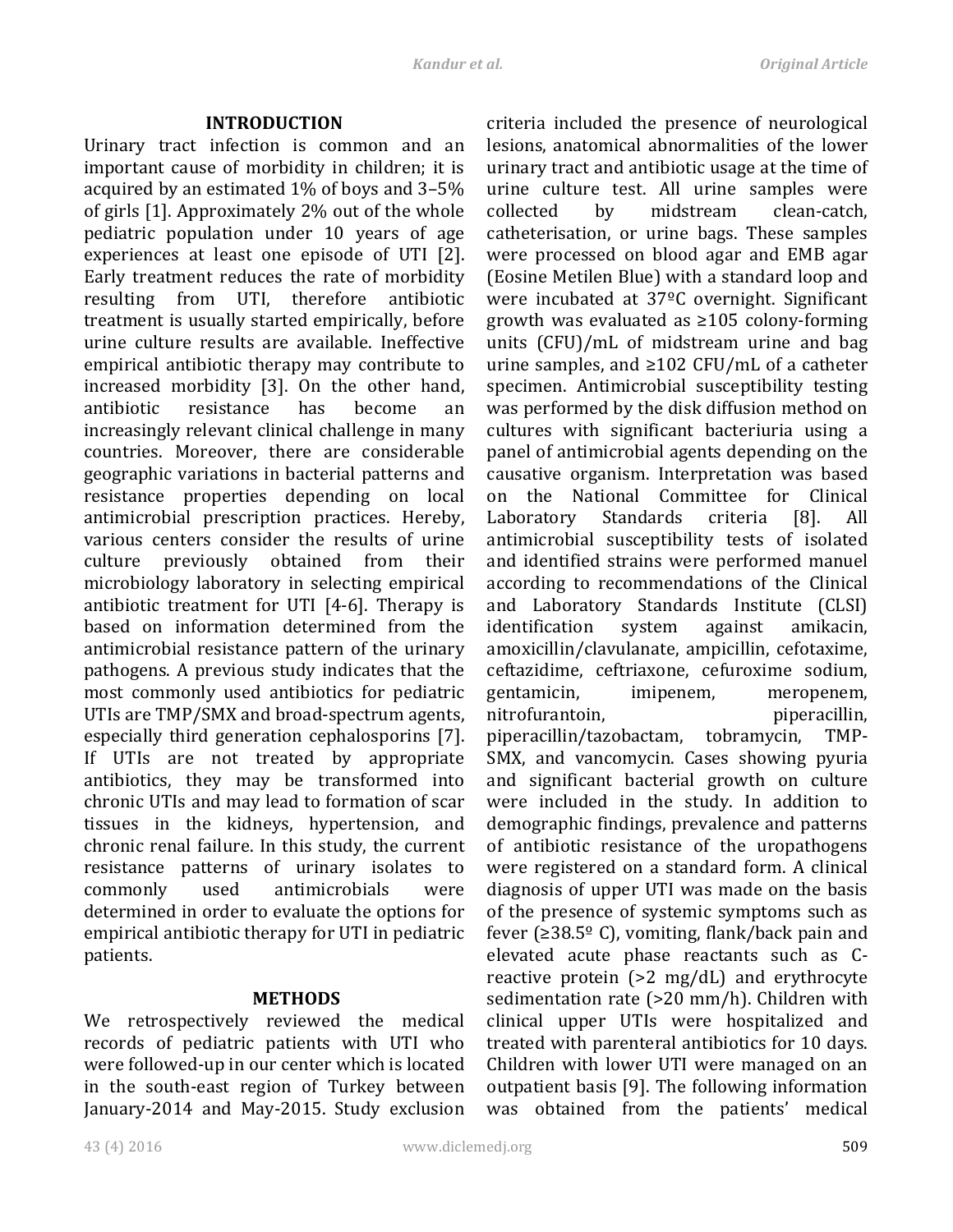histories:  $(1)$  voiding dysfunction;  $(2)$  first or recurrent UTI; (3) antibiotic prophylaxis. Some patients were investigated further to identify underlying abnormalities that may predispose to urinary tract infection, as recommended by the NICE guidance for pediatric patients with UTI [10]. In addition, subjects were divided into three age groups to analyze resistance to antibiotics in different ages:  $Group 1 < 12$ months; Group 2 between 13 and 60 months; and Group 3 >60 months.

## **Statistical Analysis**

Data were analyzed by SPSS (Statistical Package for Social Science) 16.0 software package. Statistical analyses was performed with Chi-square test and Mann Whitney -U test. The level of significance was set at  $p<0.05$ .

#### **RESULTS**

One hundred and seventy-one patients  $(M/F=$ 53/118) with UTIs were enrolled in this study. Mean age was  $56 \pm 47.2$  months (age range: 1) to 168 months). A total of 231 urinary pathogens were isolated from episodes of UTI. Sixty point six percent of the episodes presented with lower UTIs while 39.4% had upper UTI sign and symptoms. The most common causative agent was E. coli  $(70.6\%)$ followed by Klebsiella spp.  $(16.5\%)$ , Proteus spp.  $(6.5\%)$ , and others  $(6.4\%)$ . Of E. coli strains,  $3\%$  (n= 5) were found positive for extended-spectrum beta-lactamases (ESBL), while this rate was  $0\%$  for Klebsiella spp. strains. All of the patients  $(n=5)$  with ESBL positive strain had a history of recurrent urinary tract infection and they were receiving antibiotic prophylaxis.

Thirty-six patients  $(15.6%)$  had vesicoureteral reflux,  $11$  (4.8%) had ureteropelvic junction obstruction, and  $11$  (4.8%) had nephrolithiasis. Table 1 shows the rates of resistance to selected antibiotics. One point eight percent of E. coli isolates were resistant to amikacin,  $60.7\%$  to TMP-SMX, 52.1% to cefixime, 46% to ceftriaxone, 4.9% to nitrofurantoin. None of the Klebsiella spp. isolates were resistant to amikacin, whereas 57.9% were resistant to TMP-SMX,  $57.9\%$  to cefixime,  $55.2\%$  to ceftriaxone and 21% to nitrofurantoin.Thirtyfive percent  $(n=57)$  of cases had a history of recurrent UTIs and all of them were receiving antibiotic prophylaxis. According to the age of the patients, the number of collected isolates were as follows: Thirty-four point six percent were obtained from patients in Group 1,  $\frac{628.1}{ }$ from patients in Group 2, and  $37.2\%$  from patients in Group 3. There was no difference with respect to gender for mean antibiotic resistances to E.Coli (Table 2).

| <b>Antibiotic</b> |      | E. coli (n=163) Klebsiella spp (n=38) Proteus spp. (n=15) |          |
|-------------------|------|-----------------------------------------------------------|----------|
|                   | (%)  | (%)                                                       | (%)      |
| Amikacin          | 1.8  | 0                                                         | $\bf{0}$ |
| Gentamicin        | 17.8 | 23.7                                                      | 26.6     |
| Cefixime          | 52.1 | 57.9                                                      | 20       |
| Ceftriaxone       | 46   | 55.2                                                      | 7.1      |
| Cefuroxime        | 54.6 | 68.4                                                      | 20       |
| TMP-SMX           | 60.7 | 57.9                                                      | 66.6     |
| Nitrofurantoin    | 4.9  | 21                                                        | 80       |
| Ampicillin        | 66.9 | 86.8                                                      | 46.6     |

Analysis of the results in terms of patient gender indicated that although E. coli is the predominant isolated pathogen in both sexes, it occurred significantly more frequently in girls (83% in girls compared to 17% in boys;  $p \lt$  $0.05$ ); in contrast, the prevalences of UTI by Klebsiella spp, Proteus, and Pseudomonas aeruginosa were slightly higher in boys than in girls;  $M/F = 20/18$ , 8/7, and 3/2 respectively  $(Figure 1)$ .

As for the UTI symptoms in different age groups, abdominal pain was the most frequent clinical finding in Group II  $(33.8\%)$  and III  $(26.7\%)$ . On the other side, fever was the most frequent symptom in the infancy group  $(26.9\%)$ . A high percentage of rates were the "cause of routine examination urinary culture" performed due the presence of a urologic abnormality (VUR, ureteropelvic junction obstruction, etc.) (Table 3).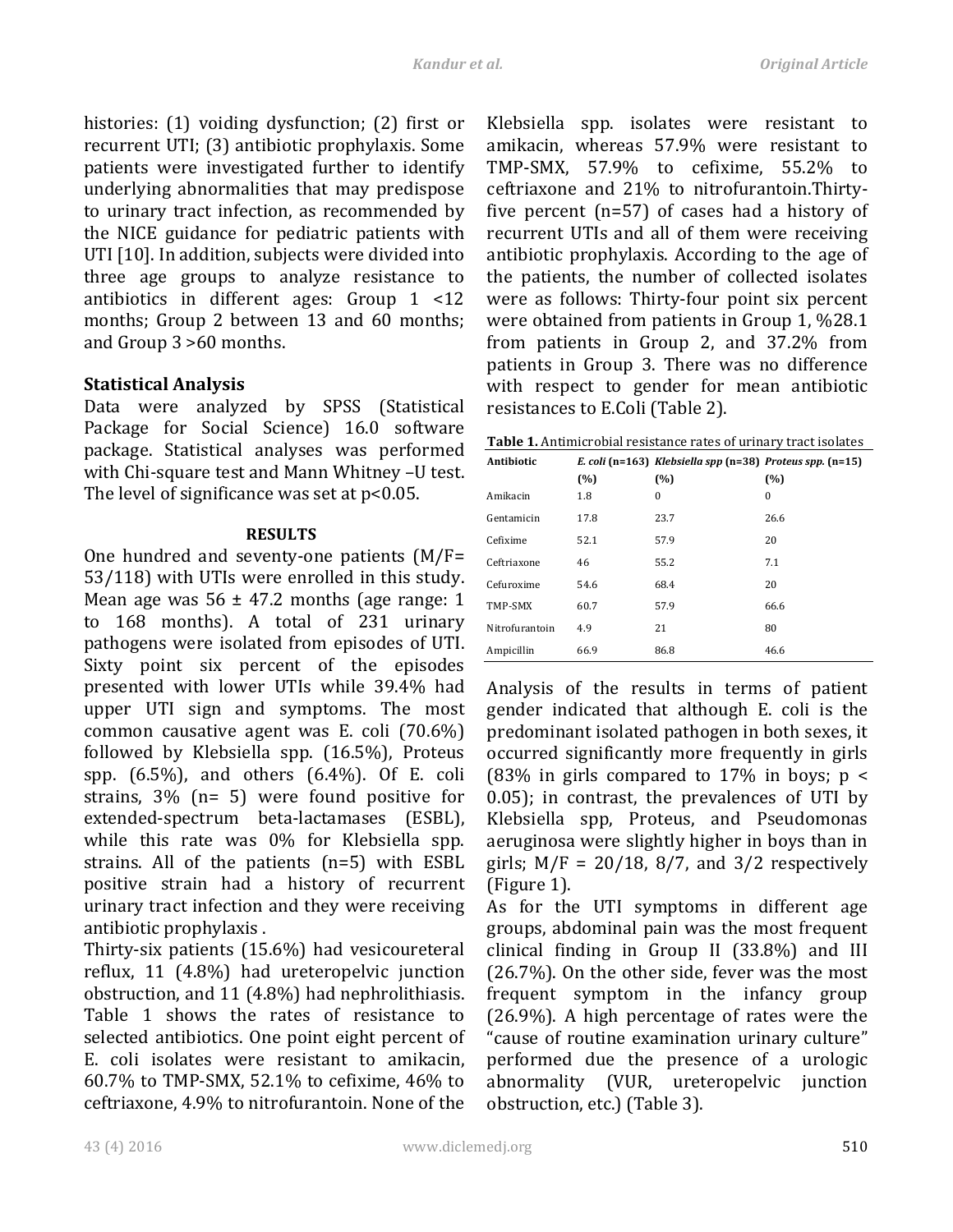Table 2. Gender-based comparison of antibiotic resistance to E.coli 

| Antibiotic     | Female $(n=135)$ Male $(n=28)$ |         | P     |
|----------------|--------------------------------|---------|-------|
| Amikacin       | 2/1,4                          | 1/3,5   | >0.05 |
| Gentamicin     | 26/19,2                        | 3/10,7  | >0.05 |
| Cefixime       | 71/52,5                        | 14/50   | >0.05 |
| Ceftriaxone    | 62/46                          | 13/46,4 | >0.05 |
| Cefuroxime     | 74/54,8                        | 15/53,5 | >0.05 |
| TMP-SMX        | 85/63                          | 14/50   | >0.05 |
| Nitrofurantoin | 5/3,7                          | 3/10,7  | >0.05 |
| Ampicillin     | 91/67,4                        | 18/64.2 | >0.05 |



Figure 1: Gender-based frequencies of bacteria isolated from urine samples

**Table 3.** Age-based frequency of the UTI symptoms

| <b>Symptomps</b>        |      |      | Group I (n=78) Group II (n=65) Group III (n=86) |
|-------------------------|------|------|-------------------------------------------------|
|                         | (%)  | (%)  | (%)                                             |
| Fever                   | 26.9 | 13.8 | 3.5                                             |
| Vomiting                | 12.8 | 12.3 | 3.5                                             |
| Abdominal pain          | 0    | 33.8 | 26.7                                            |
| Dysuria                 | 0    | 3    | 9.3                                             |
| Irritability            | 16.6 | 4.6  | $\theta$                                        |
| Urgency                 | 0    | 4.6  | 22.3                                            |
| Routine exam            | 33.3 | 21.5 | 20.9                                            |
| Foul smell of urine 6.4 |      | 1.5  | $\Omega$                                        |

In patients with antibiotic resistance to E. coli, the number of collected isolates were as follows: thirty-eight (23%) were obtained from patients in Group I, 48  $(30\%)$  from patients in Group II, and  $77$  (47%) from patients in Group III. Although the number of resistance to amikacin and nitrofurantoin were very low for statistical evaluation, there were nonsignificant differences in resistance rates for other antibiotics (Table 4). Moreover, amikacin was a favourable antibiotic for all groups since the low levels of resistance in Group 1; and none of the isolates were found to be resistant to amikacin in Group II and III. In Group III, nitrofurantoin had the lowest resistance rate (1.3%). 

| <b>Table 4.</b> Antibiotic resistance to E.coli in different age groups |           |           |                                                 |          |  |  |
|-------------------------------------------------------------------------|-----------|-----------|-------------------------------------------------|----------|--|--|
| Antibiotic                                                              |           |           | Group I (n=38) Group II (n=48) Group III (n=77) | P        |  |  |
|                                                                         | n(%)      | n(%)      | n(%)                                            |          |  |  |
| Amikacin                                                                | 3(7.9)    | 0(0.0)    | 0(0.0)                                          |          |  |  |
| Gentamicin                                                              | 9(23.7)   | 7(14.5)   | 13 (16.8)                                       | p > 0.05 |  |  |
| Cefixime                                                                | 21 (55.2) | 26 (54.1) | 38 (49.3)                                       | p > 0.05 |  |  |
| Ceftriaxone                                                             | 20(52.6)  | 24 (50)   | 31 (40.2)                                       | p > 0.05 |  |  |
| Cefuroxime                                                              | 20(52.6)  | 28 (58.3) | 41 (53.2)                                       | p > 0.05 |  |  |
| TMP-SMX                                                                 | 23 (60.5) | 33 (68.7) | 43 (55.8)                                       | p > 0.05 |  |  |
| Nitrofurantoin 4 (10.5)                                                 |           | 3(6.2)    | 1(1.3)                                          |          |  |  |
| Ampicillin                                                              | 25(65.7)  | 32 (66.6) | 52 (67.5)                                       | p > 0.05 |  |  |

## **DISCUSSION**

Recent studies have shown that E. coli is still the most common pediatric uropathogen, accounting for  $71-87%$  of cases, followed by Klebsiella pneumoniae  $(9.1-10\%)$  [11-13]. Our study revealed similar results; E. Coli was responsible for 70.6% of all infections.

Similar to our results, a study showed that abdominal pain was the most common symptom in UTI in those over two years of age, while irritability, diarrhea, and vomiting were predominant in children under two years of age [14]. However, in our study fever was the most frequent clinical finding in infants.

Vesicoureteral reflux is the most important risk factor for UTI. It is found in 25-40% of children during evaluation of a first episode of UTI [15,16]. In our study 36 patients  $(15.6\%)$  were diagnosed with VUR during the follow-up period. It was shown that in children with their first febrile UTI one of the best predictive marker for the presence of VUR is DMSA renal scan [17]. A DMSA scan is recommended in children younger than 3 years with atypical or recurrent urinary tract infections. The aim is to detect renal parenchymal defects or scarring, which occur in about 5% of children as a result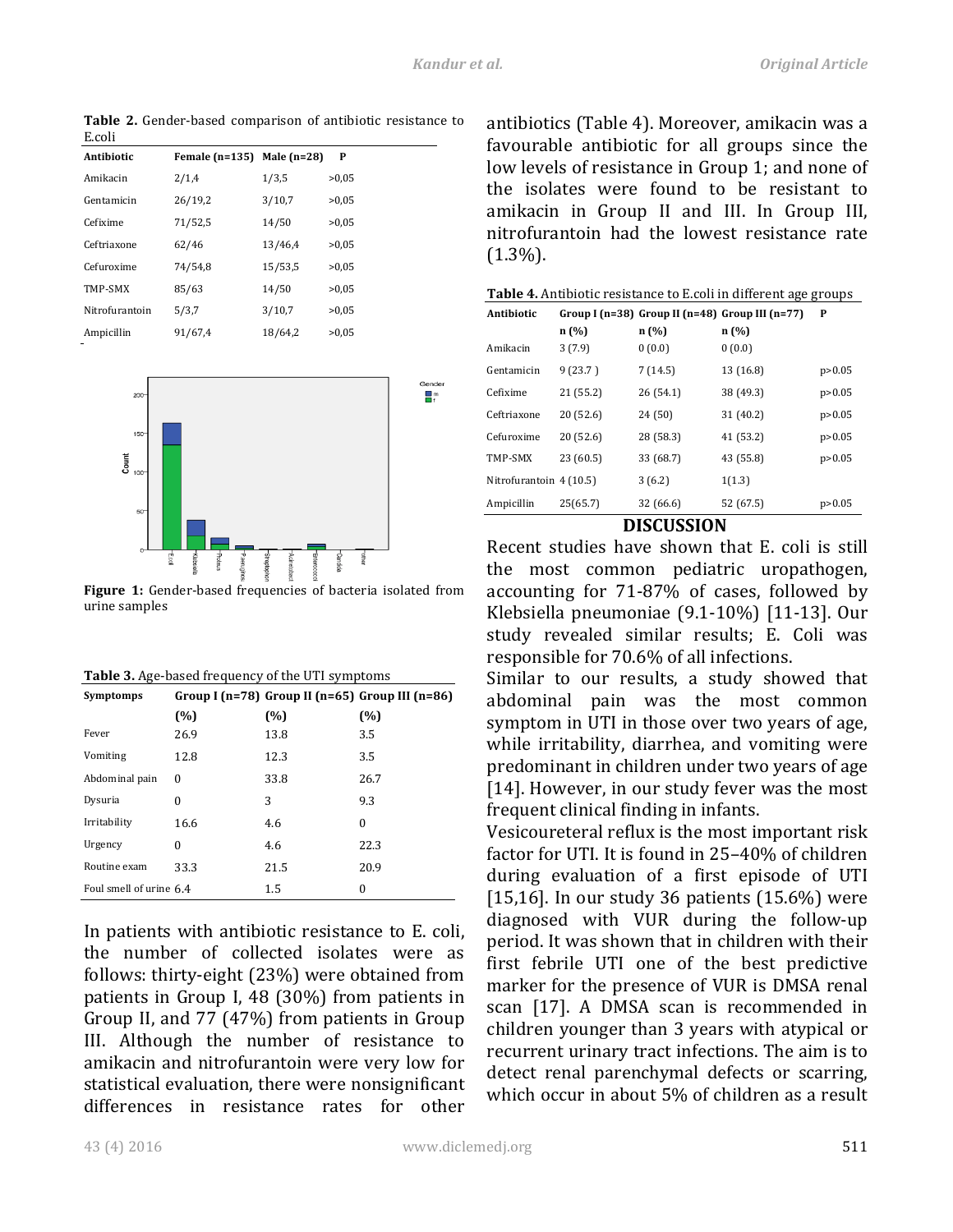of infection. The NICE guidance recommends that micturating cystourethrography is indicated in all babies less than 6 months old with atypical or recurrent infection, and it should be considered in those with typical infection but an abnormal follow-up ultrasound scan [10]. A trend has recently emerged not to prescribe cystography when the DMSA scan is normal. So that we perform DMSA to patients younger than 3 years with atypical or recurrent urinary tract infections. Therefore, we found a lower prevalance of VUR.

Antimicrobial resistance represents an increasing global concern and is one of the major cause of failure in treatment of infectious diseases that results in increased morbidity and economic cost. Understanding antibiotic resistance patterns offers a chance for effective empirical antibiotic selection and decrease treatment failure. Effective empirical antibiotic therapy may contribute not only to decreased morbidity, but also to decreased costs due to prolonged antibiotic treatment, recurrent office or emergency room visits and hospital admissions [3,18-19]. There are limited data regarding the antibiotic resistance patterns of pediatric UTIs in the outpatient setting.

A previous study indicated that the most commonly used antibiotics for pediatric UTIs are TMP/SMX and broad-spectrum agents, especially third generation cephalosporins [20]. In a study performed between 2007-2009 in Italy, the antibiotic resistance of E. coli was found out to be highest for TMP-SMX (inpatients:  $22\%$ , outpatients:  $15\%$ ), while the rate of resistance was below 1% for ceftazidime, ceftriaxone, nitrofurantoin and gentamycine [21]. Savas et al. [22] found the following rates of antibiotic resistance against E. Coli in the community-acquired UTIs: ampicillin  $(7%)$ , gentamicin  $(17%)$ , amikacin (10%), cefuroxime  $(18%)$ , ceftriaxone  $(13%)$ , ceftazidime  $(13\%)$ , TMP-SMX  $(59\%)$ , and against Klebsiella spp. ampicillin (79%), gentamicin (20%), amikacin (19%), cefuroxime  $(42%)$ , ceftriaxone  $(35%)$ , ceftazidime  $(25%)$ ,

TMP-SMX  $(48%)$ . A comparison of these two studies with our results showed that the resistance rates of E.coli and Klebsiella spp. to cephaloporins were higher in our study. The resistance rates to TMP-SMX have been reported to be as high as  $40\%$  in other countries  $[5,6,23]$ , as was the case in our study. TMP/SMX should not be used empirically if local resistance rates of uropathogens exceed 20%. Trimethoprim is contraindicated in premature infants and newborns. There is also limited use for infants under six weeks due to the lack of adequate experience [7].

Besides, there is sufficient evidence demonstrating that the trend of E. coli resistance to cephalosporins is increasing, as in our study, possibly linked to higher use of TMP-SMX and cephalosporins (second and third generation) either by the individual and/or by the population. Moreover, a recent study reported that children receiving prophylactic antibiotics had a high rate of resistance to third-generation cephalosporins [24]. Thus, it seems rational to make any effort to reduce the widespread use of cephalosporins. Because of this trend, this class of antibiotics should be used with caution, particularly if no microbiological documentation is available.

On the other hand, amikacin resistance was found to be low in our study. In a study  $[25]$ , E. coli showed 2.5–8 times higher antibiotic resistance than gentamicin compared to amikacin. In another study [26], it was found that amikacin was a more suitable aminoglycoside for treatment of children with UTI in the first year of life, whereas gentamicin may be adequate in children aged  $>1$  year (9%) resistance rate). In our study, amikacin was a more suitable antibiotic than gentamicin in all age groups. In our opinion, however, amikacin should not be the initial drug preferred over gentamicin since otherwise there is a risk of development of high resistance to amikacin in the future.

The low levels of resistance to nitrofurantoin make this drug a reasonable alternative in UTI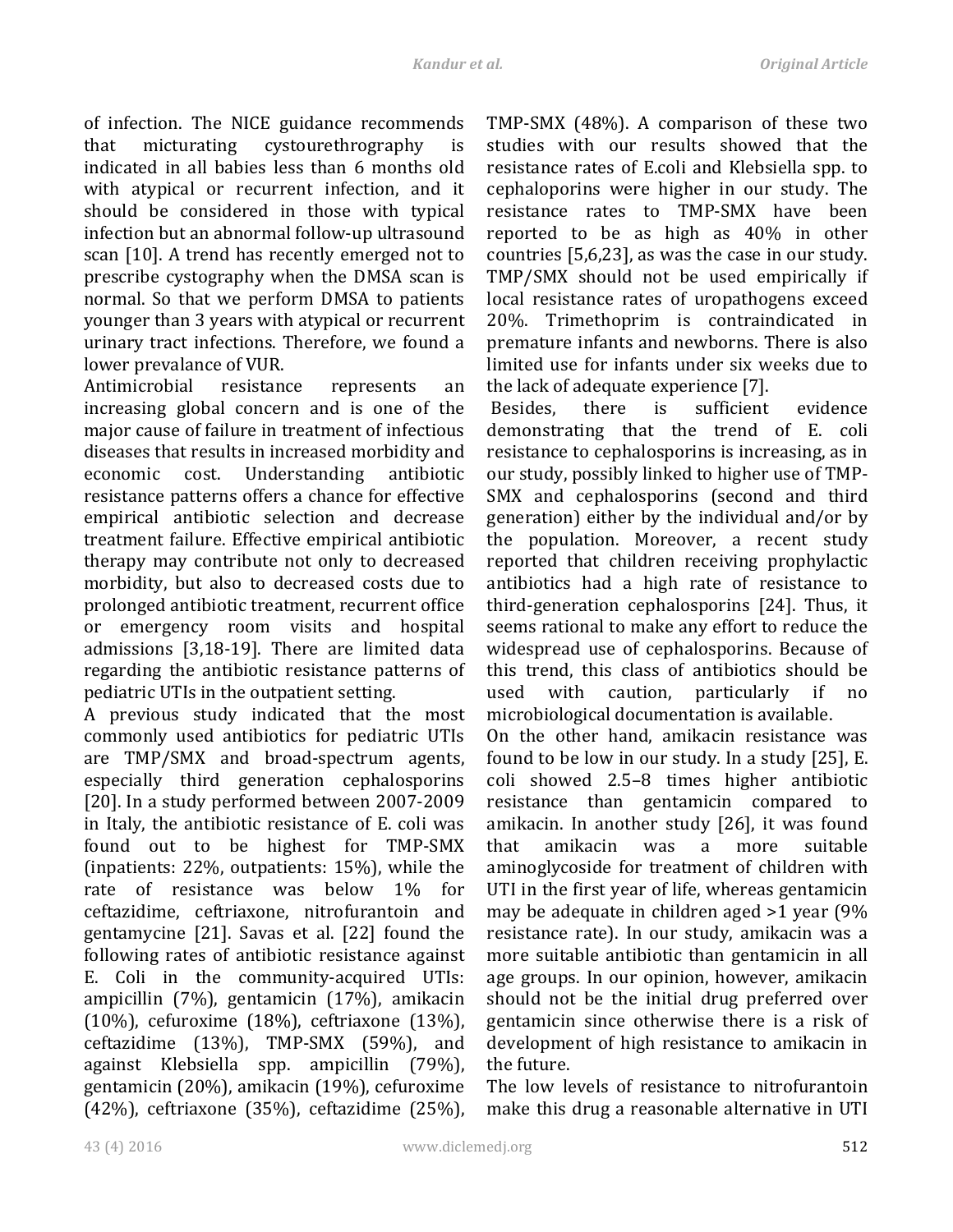[27]. Our results support the inclusion of nitrofurantoin in the empirical treatment of lower UTI in older children. Because of the danger of haemolytic anaemia, nitrofurantoin is contraindicated for young infants until the third month of age [28].

However, it was shown that nitrofurantoin should not be used in the treatment of upper urinary tract infection because adequate tissue concentrations of the drug may not be achieved within the renal parenchyma despite its excellent urinary excretion [29,30].

In light of these findings, more effective antibiotics such as amikacin, ertapenem, imipenem, meropenem and nitrofurantoin should be used for empirical antibiotic treatment of E. coli strains in our country because of high antibiotic resistance of E. coli strains' against several antibiotics including ampicillin, TMP-SMX, ceftriaxone, and cefuroxime. Similarly, more effective antibiotics, for example amikacin, ertapenem, imipenem, meropenem or nitrofurantoin should be used for empirical antibiotic treatment of UTIs caused by Klebsiella spp. strains owing to the high antibiotic resistance of this species against ampicillin, TMP-SMX, ceftriaxone, and cefuroxime. 

Most often, the bacterial strains producing ESBLs are Klebsiella spp and E. coli [31]. ESBLproducing strains are resistant to beta-lactam antibiotics, including third-generation cephalosporins such as ceftriaxone and ceftazidime. These strains cause to limited therapeutic options and increased risk of treatment failure. Previous use of antibiotics and recurrent urinary tract infections are known risk factor for ESBL-producing bacteria [32]. Our cases with ESBL positive strain shared these risk factors.

We suggest that empirical antibiotic selection should be based on the knowledge of the local prevalence of bacterial organisms and antibiotic sensitivities, because resistance patterns may vary in different regions. We found that second and third -generation cephalosporins especially cefixime may not be appropriate empiric antibiotic alternative within the next years anymore given their high resistance rates. This caused by the irrational use of these antibiotics especially in our region. So, we suggest that alternative new oral antibiotic forms for the empiric treatment of UTIs are required. We believe that physicians who work in the primary health care should be encouraged for the selection of more appropriate antibiotics. Finally, regional studies about UTIs should be repeated more frequently.

**Declaration of Conflicting Interests:** The authors declare that they have no conflict of interest. 

**Financial Disclosure:** No financial support was received.

# **REFERENCES**

1. Elder JS. Urologic disorders in infants and children.In: Behrman RE, Kliegman RM, Jenson HB (eds) Nelson textbook of pediatrics, 16th edn. WB Saunders, Philadelphia,pp 2000;1621-5.

2. Yared A, Edwards KM. Reevaluating antibiotic therapy for urinary tract infections in children. Arch Pediatr Adolesc Med. 2005;159:992–3.

3. Yen ZS, Davis MA, Chen SC, et al. A cost-effectiveness analysis of treatment strategies for acute uncomplicated pyelonephritis in women. Acad Emerg Med. 2003;10:309-14.

4. Adjei O, Opoku C. Urinary tract infections in African infants. Int J Antimicrob Agents. 2004;24:32-4.

5. Haller M, Brandis M, Berner R. Antibiotic resistance of urinary tract pathogens and rationale for empirical intravenous therapy. Pediatr Nephrol 2004; 19:982-6.

6. Ladhani S, Gransden W. Increasing antibiotic resistance among urinary tract isolates. Arch Dis Child. 2003;88:444-5.

7. Copp HL, Shapiro DJ, Hersh AL. National ambulatory antibiotic prescribing patterns for pediatric urinary tract infection, 1998-2007. Pediatrics. 2011;127:1027-33.

8. National Committee for Clinical Laboratory Standards. Performance standards for antimicrobial susceptibility testing. Wayne, PA: NCCLS. Twelfth informational supplement. Approved Standard 2002; M100-S12.

9. Paintsil E. Update on recent guidelines for the management of urinary tract infections in children: the shifting paradigm. Curr Opin Pediatr. 2013; 25: 88-94.

10. Davis A, Obi B, Ingram M. Investigating urinary tract infections in children. BMJ. 2013;30;346:e8654.

11. Marcus N, Ashkenazi S, Samra Z, et al. Community-acquired Pseudomonas aeruginosa urinary tract infections in children hospitalized in a tertiary center: relative frequency, risk factors, antimicrobial resistance and treatment. Infection. 2008;36:421–6.